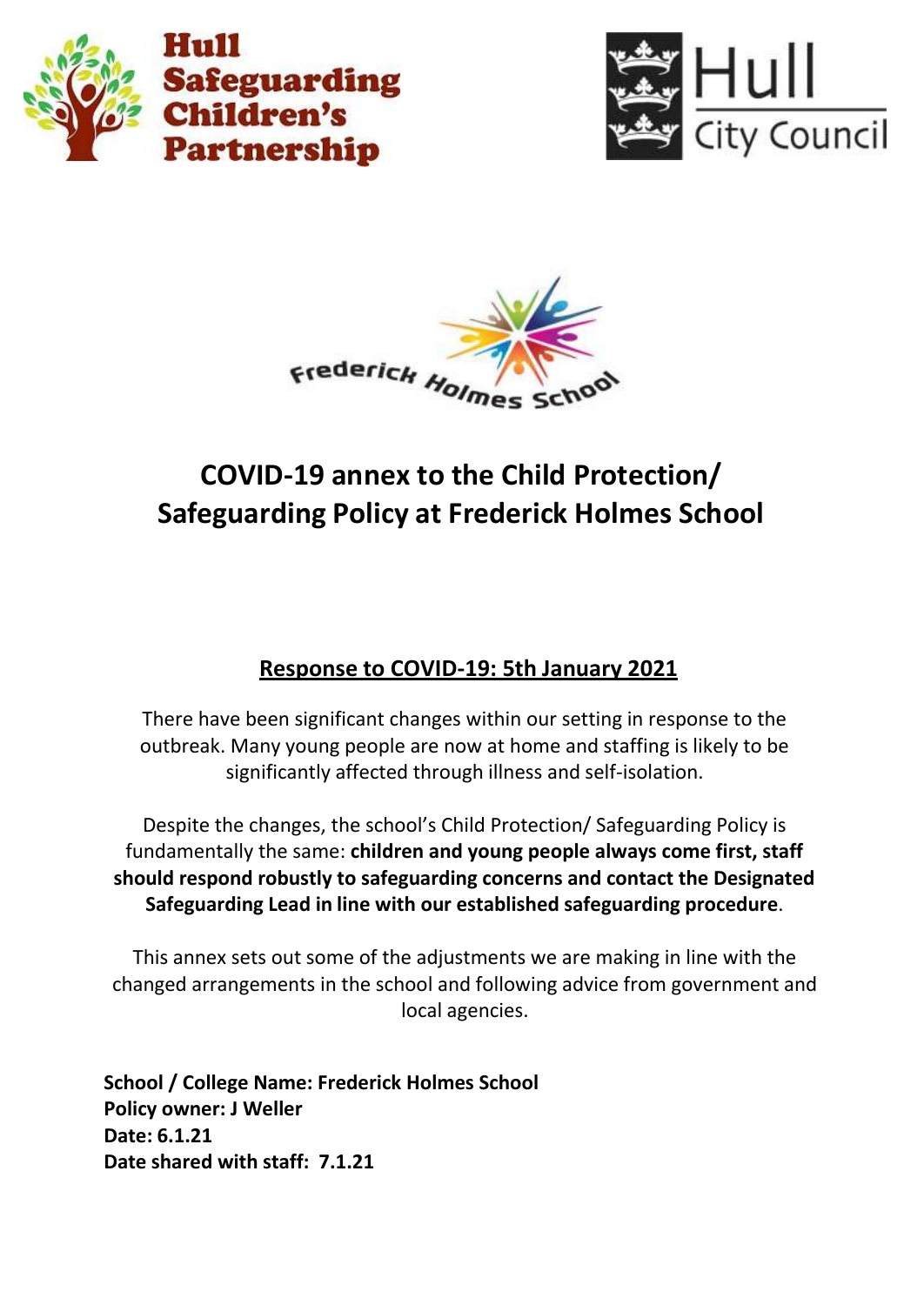# **Context**

From 5 th January 2021 parents and carers were asked to keep their children at home, wherever possible, and for schools to remain open only for those children of workers critical to the COVID-19 response - who absolutely need to attend.

Schools were asked to provide care for a limited number of children - children who are vulnerable, and children whose parents are critical to the COVID-19 response and cannot be safely cared for at home.

This annex of the Frederick Holmes School Child Protection/ Safeguarding Policy contains details of our individual safeguarding arrangements in the following areas:

| 2. |  |
|----|--|
| 3. |  |
| 4. |  |
| 5. |  |
| 6. |  |
| 7. |  |
| 8. |  |
| 9. |  |
|    |  |
|    |  |
|    |  |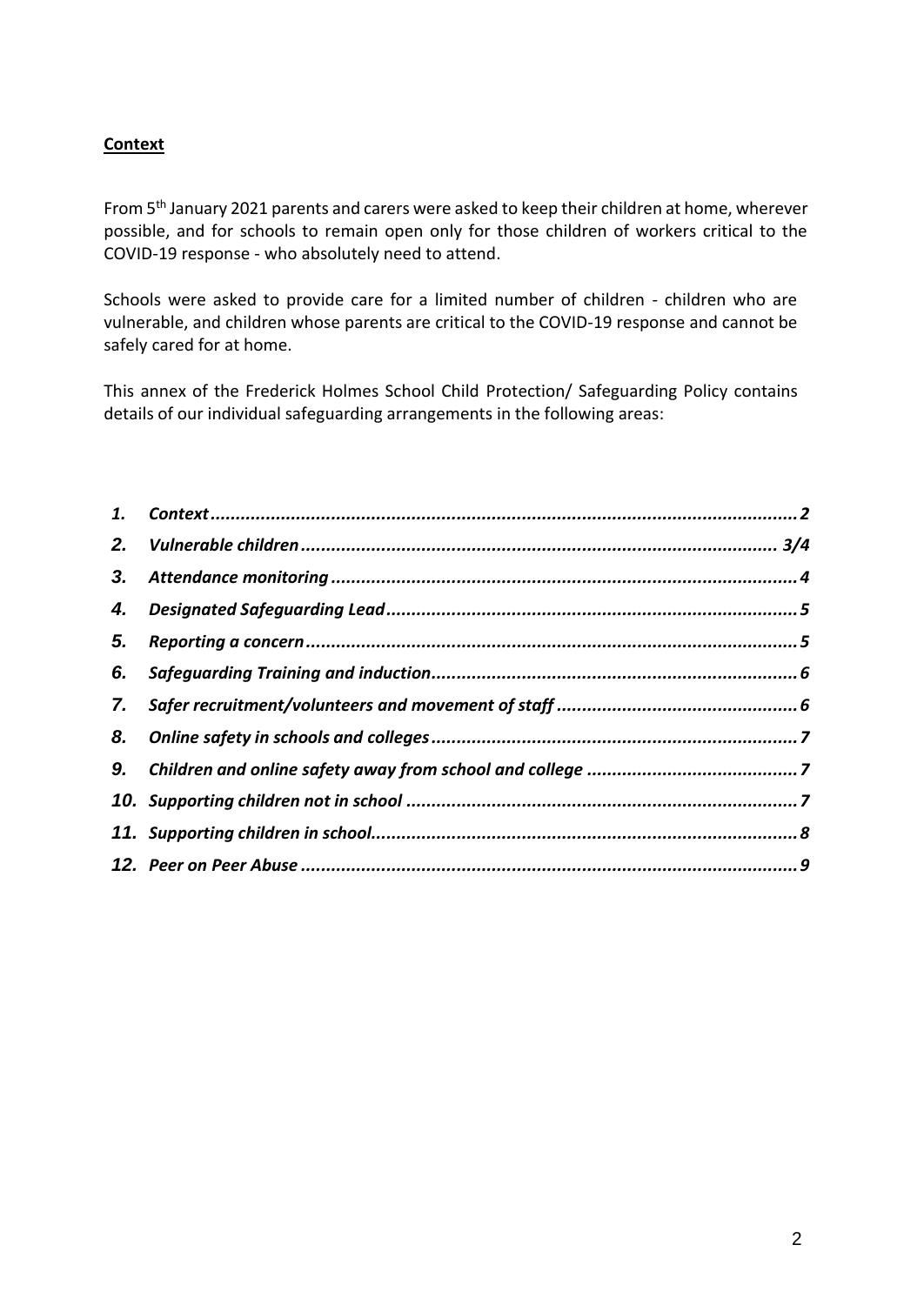### **Key contacts**

| <b>Role</b>               | <b>Name</b>     | Contact             | <b>Email</b>                      |
|---------------------------|-----------------|---------------------|-----------------------------------|
|                           |                 | number              |                                   |
| Designated                | lJim Weller     | 01482 804766        | jweller@frederickholmes.het.acade |
| Safeguarding              |                 |                     | <u>my</u>                         |
| Lead                      |                 |                     |                                   |
| <b>Deputy Designated</b>  | Helen Maddison  | 01482 804766        | hmaddison@frederickholmes.het.aca |
| Safeguarding              |                 |                     | demy                              |
| Lead                      |                 |                     |                                   |
| Headteacher               | Helen Maddison  | 01482 804766        | hmaddison@frederickholmes.het.aca |
|                           |                 |                     | demy                              |
|                           |                 |                     |                                   |
| <b>Trust Safeguarding</b> | Kirsten Bradley | 01482 787000/375293 | head@woodland.het.academy         |
| Manager                   |                 |                     |                                   |
|                           |                 |                     |                                   |
| Chair of                  | Jamie Lewis     | N/A                 | jlewis@frederickholmes.het.acade  |
| Governors                 |                 |                     | my                                |
| Safeguarding              | Jamie Lewis     | N/A                 | jlewis@frederickholmes.het.acade  |
| Governor / Trustee        |                 |                     | my                                |

# **Vulnerable children**

Vulnerable children include those who have a social worker and those children and young people up to the age of 25 with education, health and care (EHC) plans.

Those who have a social worker include children who have a Child Protection Plan and those who are looked after by the Local Authority. A child may also be deemed to be vulnerable if they have been assessed as being in need or otherwise meet the definition in section 17 of the Children Act 1989. Any pupils not attending school during Lockdown will be risk assessed in order to identify the level of support required.

Eligibility for free school meals in and of itself should not be the determining factor in assessing vulnerability. Senior leaders, especially the Designated Safeguarding Lead (and deputy) know who our most vulnerable children are. They have the flexibility to offer a place to those on the edge of receiving children's social care support.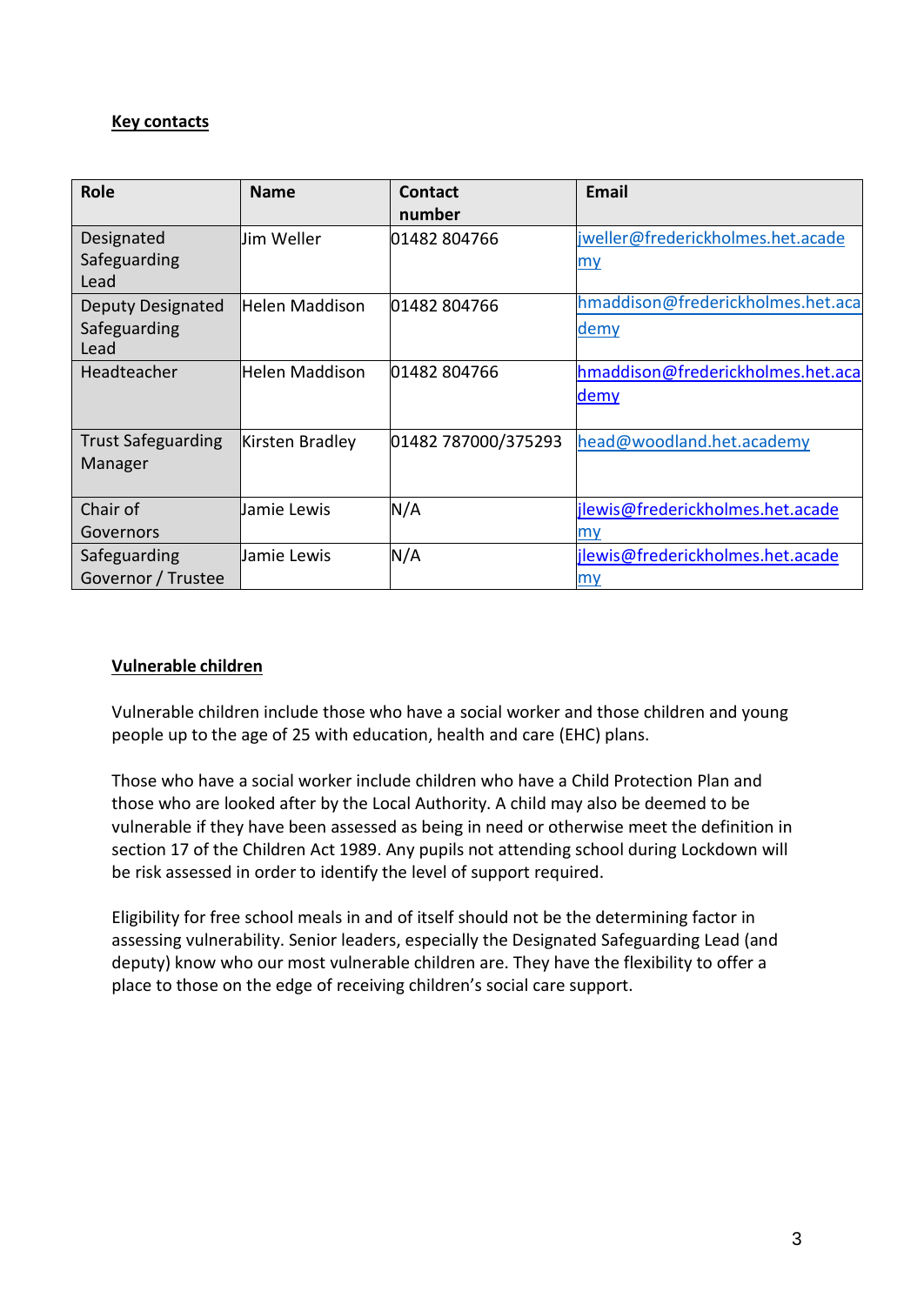Frederick Holmes School will continue to work with and support children's social workers to help protect vulnerable children. This includes working with and supporting children's social workers and the local authority virtual school head (VSH) for looked-after and previously looked-after children. The lead person for this will be: **Jim Weller**

There is an expectation that vulnerable children who have a social worker will attend an education setting, so long as they do not have underlying health conditions that put them at risk. In circumstances where a parent does not want to bring their child to an education setting, and their child is considered vulnerable, the social worker and Frederick Holmes School will explore the reasons for this directly with the parent.

Where parents are concerned about the risk of the child contracting COVID19, Frederick Holmes School or the social worker will talk through these anxieties with the parent/carer following the advice set out by Public Health England.

Frederick Holmes School will encourage our vulnerable children and young people to attend school, including remotely if needed.

#### **Attendance monitoring**

All schools in Hull are required to complete a daily attendance return in which they are required to submit a daily spreadsheet of pupil attendance which should be submitted to [Covided@hullcc.gov.uk](mailto:Covided@hullcc.gov.uk) by 2pm each.

Children attending the setting and children not attending school should be recorded in accordance with government coding guidance as outlined by the DFE.

To support the above, Frederick Holmes School will, when communicating with parents/carers and carers, confirm emergency contact numbers are correct and ask for any additional emergency contact numbers where they are available.

In all circumstances where a vulnerable child does not take up their place at school, or discontinues, Frederick Holmes School will notify any services involved with the child and family such as an early help worker or allocated social worker.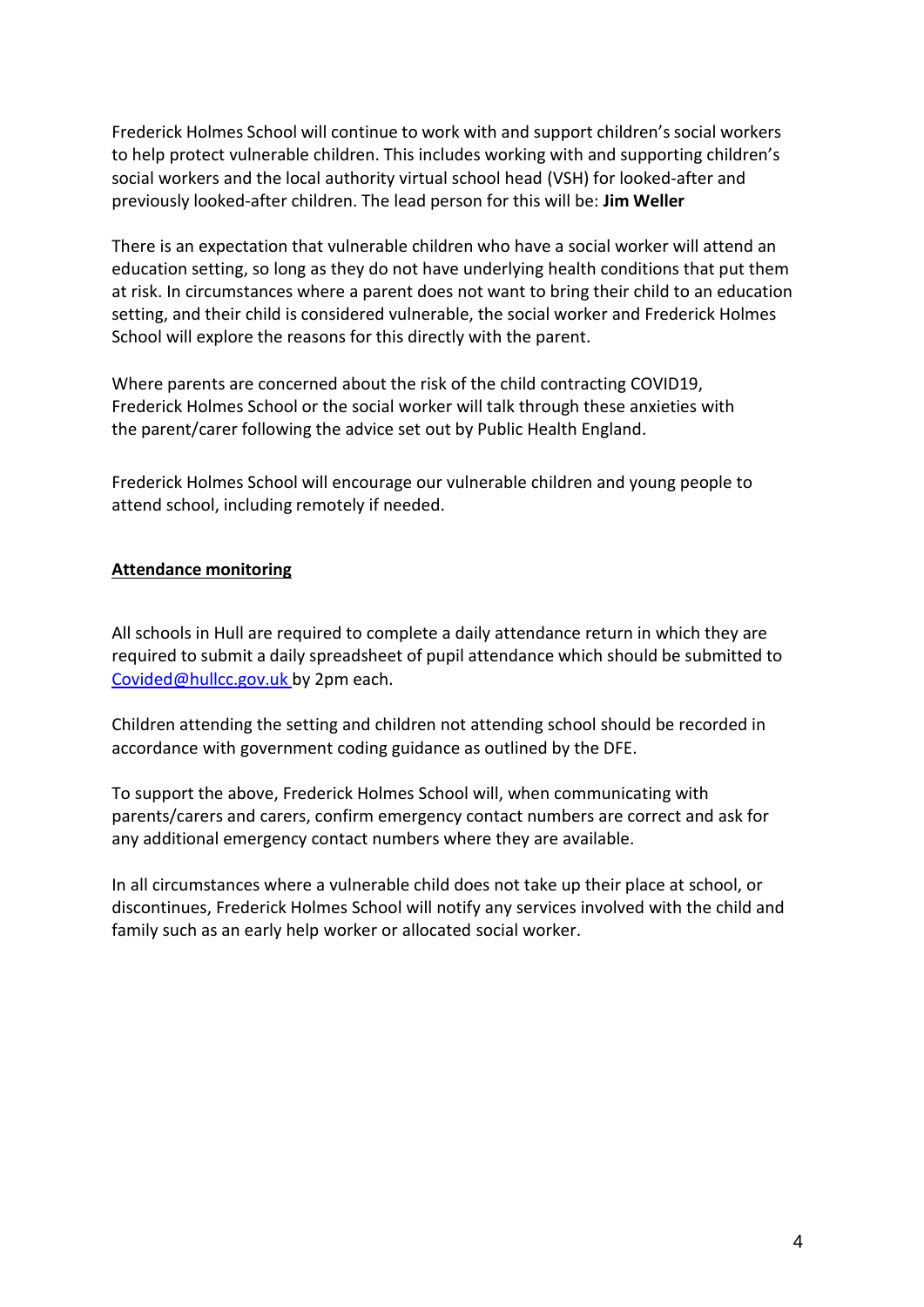### **Designated Safeguarding Lead**

Frederick Holmes School has a Designated Safeguarding Lead (DSL) and a Deputy DSL.

The Designated Safeguarding Lead is: **Jim Weller**

The Deputy Designated Safeguarding Lead is: **Helen Maddison**

The optimal scenario is to have a trained DSL (or deputy) available on site. Where this is not the case a trained DSL (or deputy) will be available to be contacted via phone or online video - for example when working from home.

Where a trained DSL (or deputy) is not on site, in addition to the above, a senior leader will assume responsibility for co-ordinating safeguarding on site.

This might include updating and managing access to child protection online management system, CPOMS and liaising with the offsite DSL (or deputy) and as required liaising with children's social workers where they require access to children in need and/or to carry out statutory assessments at the school or college.

It is important that all Frederick Holmes School staff and volunteers have access to a trained DSL (or deputy). On each day staff on site will be made aware of who that person is and how to speak to them. The DSL will continue to engage with social workers, and attend all multi-agency meetings, which can be done remotely.

#### **Reporting a concern**

Where staff have a concern about a child, they should continue to follow the process outlined in the school Safeguarding Policy, this includes making a report via CPOMS, which can be done remotely.

In the unlikely event that a member of staff cannot access their CPOMS from home, they should email the Designated Safeguarding Lead, Headteacher and the Trust Safeguarding Manager. This will ensure that the concern is received.

Staff are reminded of the need to report any concern immediately and without delay. Concerns around the Headteacher should be directed to the Chair of Governors: **Jamie Lewis**.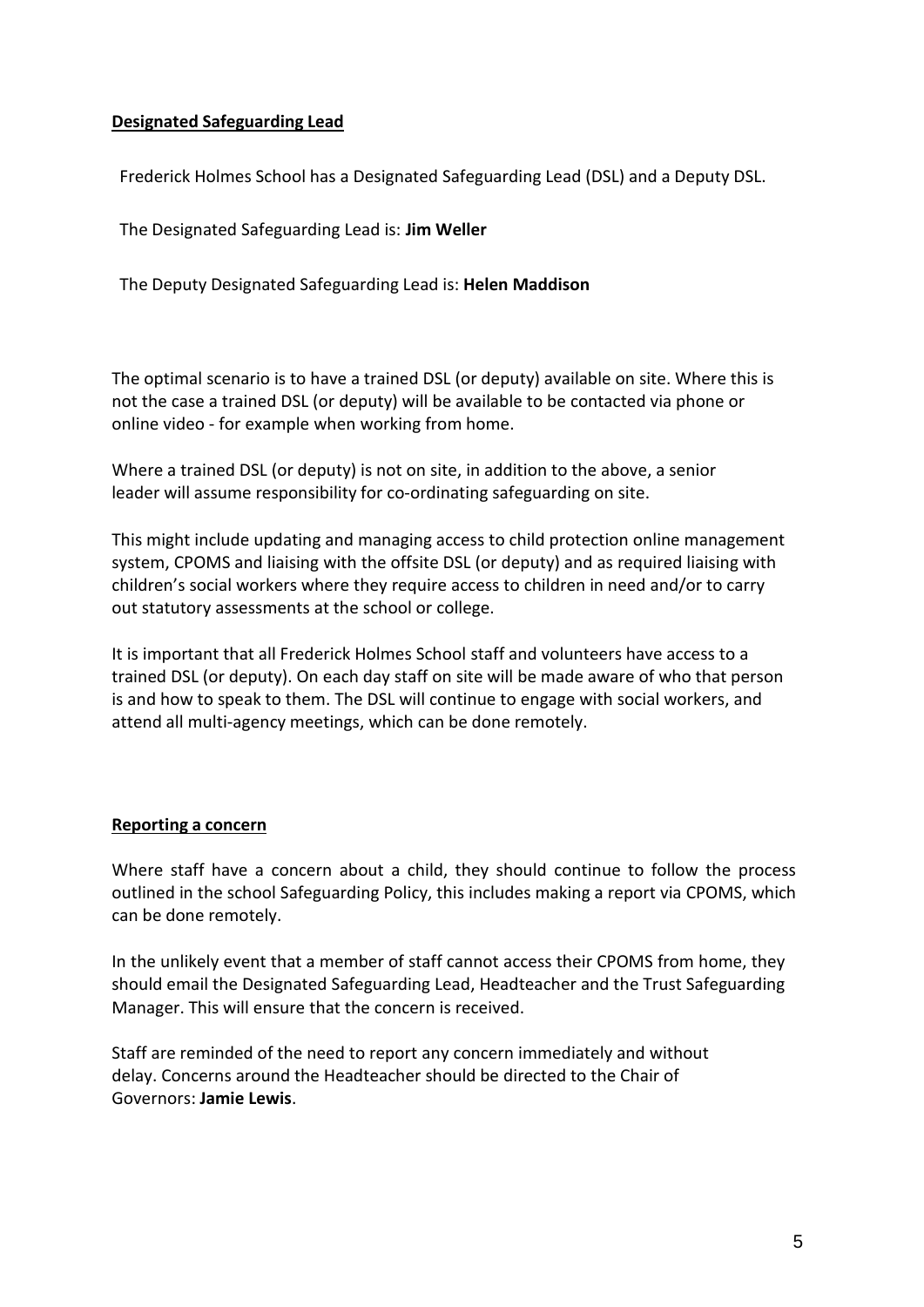# **Safeguarding Training and induction**

DSL training is very unlikely to take place whilst there remains a threat of the COVID 19 virus.

For the period COVID-19 measures are in place, a DSL (or deputy) who has been trained will continue to be classed as a trained DSL (or deputy) even if they miss their refresher training.

All existing school staff have had safeguarding training and have read part 1 of Keeping Children Safe in Education (2020). The DSL should communicate with staff any new local arrangements, so they know what to do if they are worried about a child.

Where new staff are recruited, or new volunteers enter Frederick Holmes School, they will continue to be provided with a safeguarding induction.

If staff are deployed from another education or children's workforce setting to our school, we will take into account the DfE supplementary guidance on safeguarding children during the COVID-19 pandemic and will accept portability as long as the current employer confirms in writing that:-

- the individual has been subject to an enhanced DBS and children's barred list check
- there are no known concerns about the individual's suitability to work with children
- there is no ongoing disciplinary investigation relating to that individual

For movement within the Trust, schools should seek assurance from the Multi-Academy Trust (MAT) HR Manager that the member of staff has received appropriate safeguarding training where applicable.

Upon arrival, they will be given a copy of the receiving setting's Child Protection/ Safeguarding policy, confirmation of local processes and confirmation of DSL arrangements.

#### **Safer recruitment/volunteers** and movement of staff

It remains essential that people who are unsuitable are not allowed to enter the children's workforce or gain access to children. When recruiting new staff, Frederick Holmes will continue to follow the relevant safer recruitment processes for their setting, including, as appropriate, relevant sections in part 3 of Keeping Children Safe in Education (2020) (KCSIE).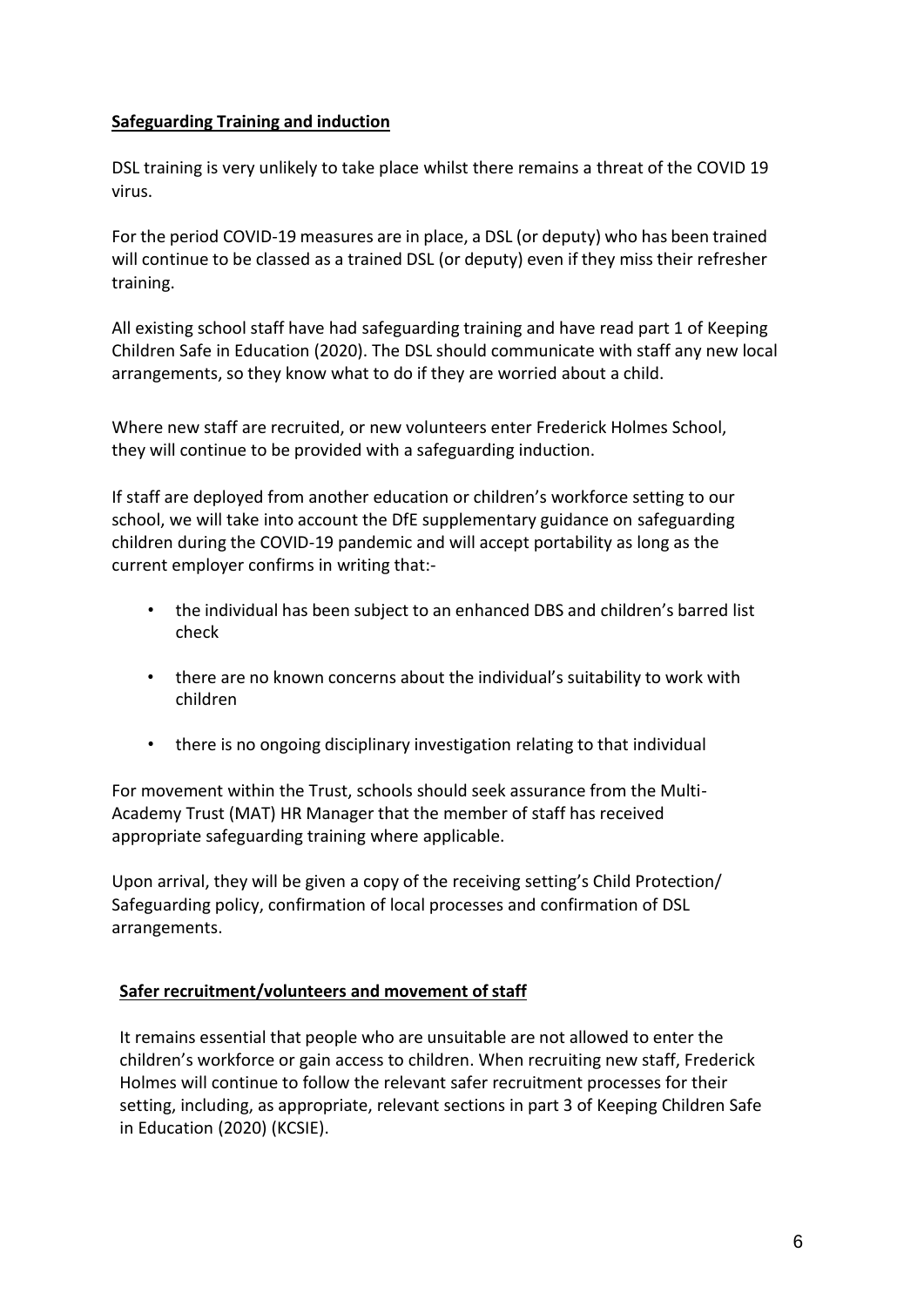Where Frederick Holmes School are utilising volunteers, we will continue to follow the checking and risk assessment process as set out in paragraphs 167 to 172 of KCSIE. Under no circumstances will a volunteer who has not been checked be left unsupervised or allowed to work in regulated activity.

Whilst acknowledging the challenge of the pandemic, it is essential from a safeguarding perspective that any school is aware, on any given day, which staff/volunteers will be in the school or college, and that appropriate checks have been carried out, especially for anyone engaging in regulated activity. Frederick Holmes School will continue to keep the single central record (SCR).

Frederick Holmes School will continue to follow the legal duty to refer to the DBS anyone who has harmed or poses a risk of harm to a child or vulnerable adult.

Frederick Holmes School will continue to consider and make referrals to the Teaching Regulation Agency (TRA) as per guidance within KCSIE 2020 and the TRA's 'Teacher misconduct advice for making a referral. During the COVID-19 period all referrals should be made by emailing [Misconduct.Teacher@education.gov.uk](mailto:Misconduct.Teacher@education.gov.uk)

# **Online safety in schools and colleges**

Frederick Holmes School will continue to provide a safe environment, including online. This includes the use of an online filtering system. Where students are using computers in school, appropriate supervision will be in place.

# **Children and online safety away from school and college**

It is important that all staff who interact with children, including online, continue to look out for signs a child may be at risk. Any such concerns should be dealt with as per the Child Protection/ Safeguarding Policy and where appropriate referrals should still be made to children's social care and as required, the police.

Online teaching should follow the same principles as set out in the school Risk Assessment (Jan 2021) and the Acceptable Use Policy.

Frederick Holmes School will ensure any use of online learning tools and systems is in line with privacy and data protection/GDPR requirements.

Below are some things to consider when delivering virtual lessons, especially where webcams are involved:

- No 1:1s, groups only
- Staff and children must wear suitable clothing, as should anyone else in the household.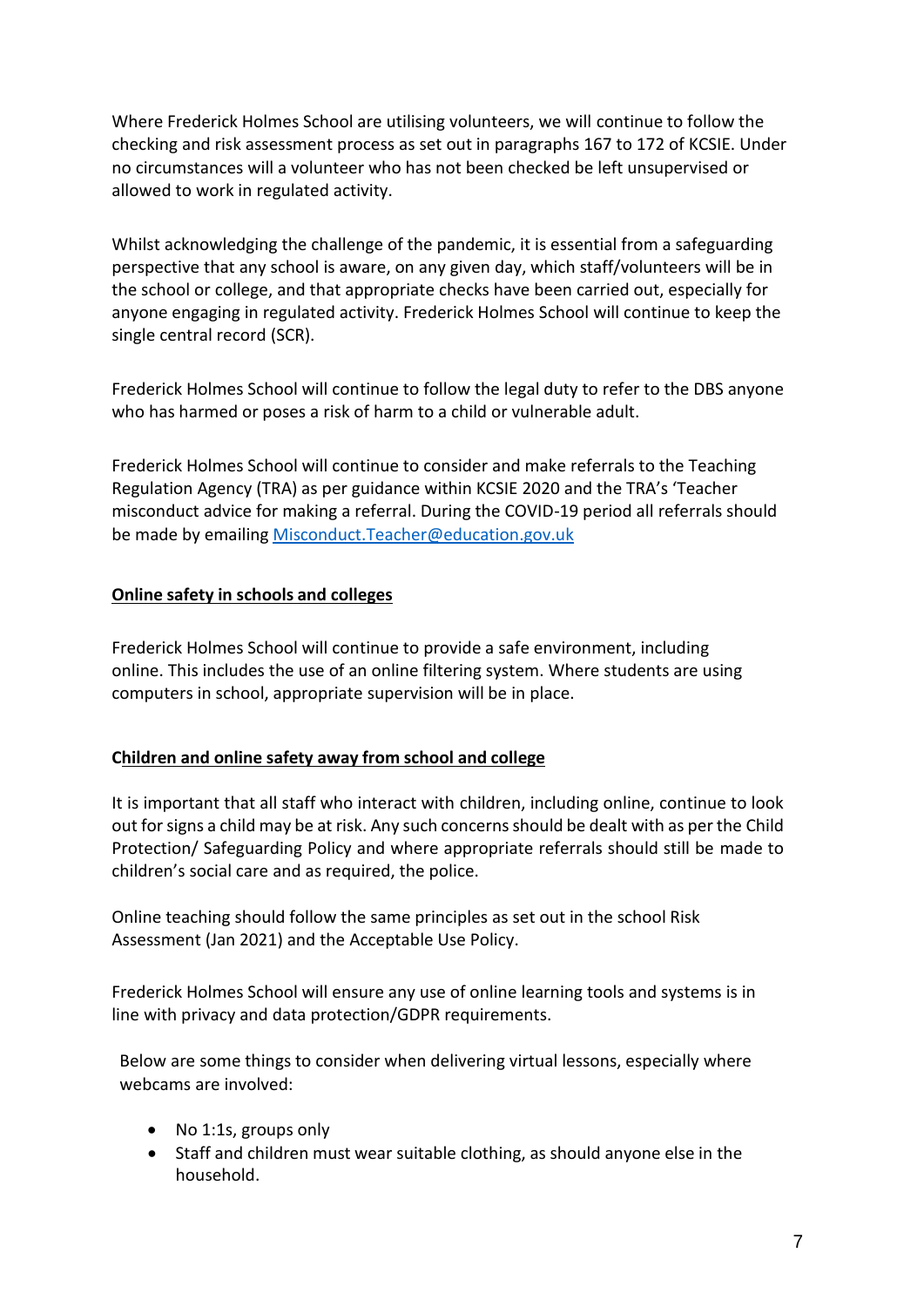- Any computers used should be in appropriate areas, for example, not in bedrooms; and the background should be blurred.
- The live class should be recorded so that if any issues were to arise, the video can be reviewed.
- Live classes should be kept to a reasonable length of time, or the streaming may prevent the family 'getting on' with their day.
- Language must be professional and appropriate, including any family members in the background.
- Staff must only use platforms deemed safe and secure by the school / MAT
- Staff should record, the length, time, date and attendance of any sessions held.

# **Supporting children not in school**

Frederick Holmes School is committed to ensuring the safety and wellbeing of all its Children and Young people.

Where there are identified children who access wider service involvement from agencies such as early help or children's social care, or who would normally receive pastoral-type support in school, they should ensure that a robust communication plan is in place for that child or young person.

Details of this plan must be recorded on CPOMS, as should a record of contact made.

The communication plans can include; remote contact, phone contact, door-step visits. Other individualised contact methods should be considered and recorded.

Frederick Holmes School and its DSL will work closely with all stakeholders to maximise the effectiveness of any safeguarding communication plan. This plan must be reviewed regularly (at least once a fortnight) and where concerns arise, the DSL will consider any referrals as appropriate.

The school will share safeguarding messages on its website and social media pages.

Frederick Holmes School recognises that school is a protective factor for children and young people, and the current circumstances can affect the mental health of pupils and their parents/carers. Teachers at Frederick Holmes School need to be aware of this in setting expectations of pupils' work where they are at home.

Frederick Holmes School will ensure that where we care for children of critical workers and vulnerable children on site, we ensure appropriate support is in place for them. If bespoke arrangements are made they will be recorded on CPOMS.